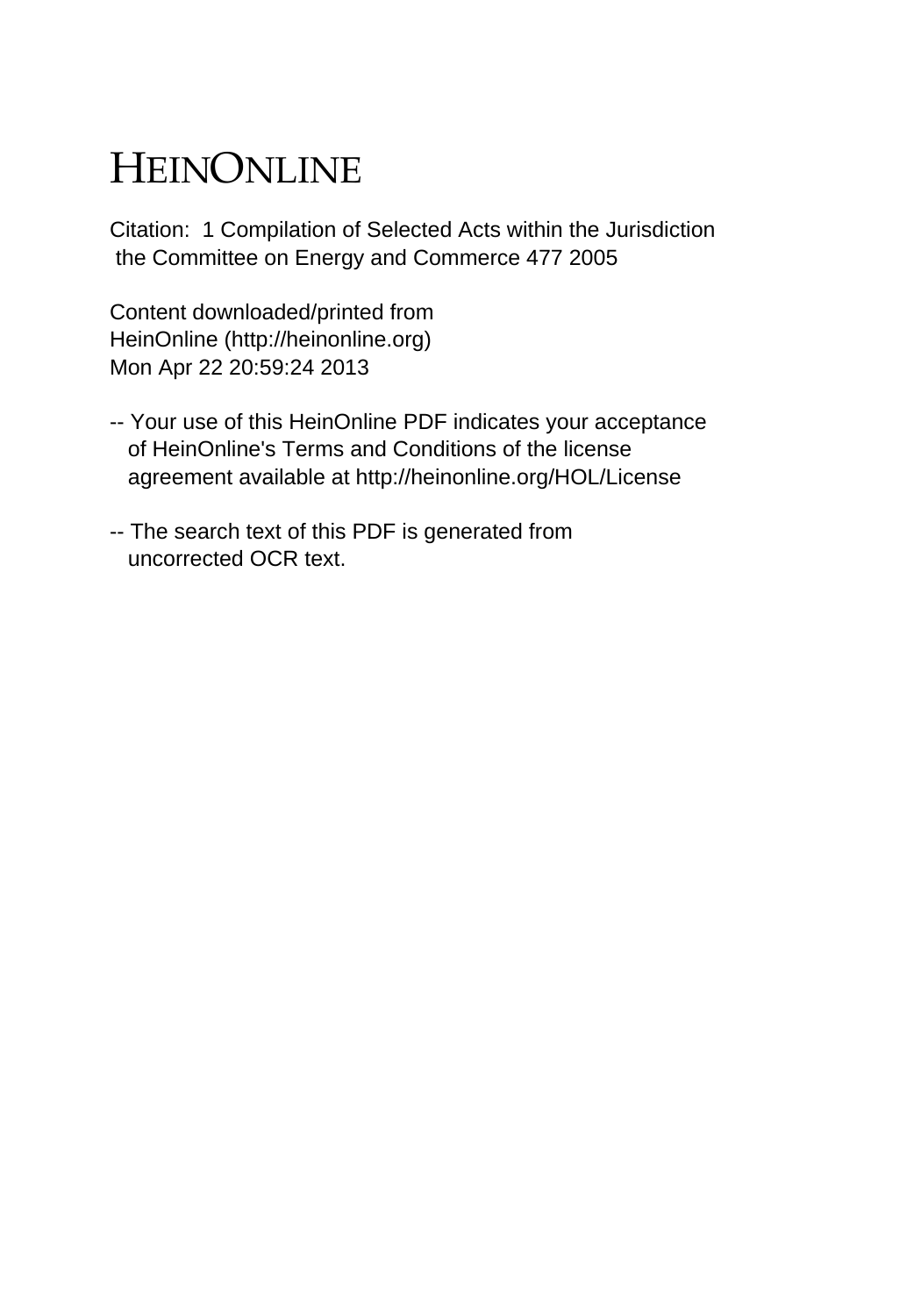### **BALANCED BUDGET ACT OF 1997**

# **TITLE III-COMMUNICATIONS AND SPECTRUM ALLOCATION PROVISIONS**

#### **SEC. 3001. [47 U.S.C. 153 nt] DEFINITIONS.**

(a) [47 **U.S.C. 153** nt] **COMMON** TERMINOLOGY.-Except as otherwise provided in this title, the terms used in this title have the meanings provided in section **3** of the Communications Act of 1934 (47 **U.S.C. 153),** as amended **by** this section.

 $\ast$ 

 $\star$ 

 $\star$ 

**SEC. 3002. SPECTRUM AUCTIONS.**

(a) **\* \* \***

sk.

(b) [47 U.S.C. 925 nt] ACCELERATED AVAILABILITY FOR Auc-TION OF 1,710-1,755 MEGAHERTZ FROM INITIAL REALLOCATION RE-PORT.-The band of frequencies located at 1,710-1,755 megahertz identified in the initial reallocation report under section 113(a) of the National Telecommunications and Information Administration Act (47 U.S.C. 923(a)) shall, notwithstanding the timetable recommended under section 113(e) of such Act and section 115(b)(1) of such Act, be available in accordance with this subsection for assignment for commercial use. The Commission shall assign licenses for such use by competitive bidding commenced after January 1, 2001, pursuant to section 309(j) of the Communications Act of 1934 (47 U.S.C. 309(j)).

(c) [47 U.S.C. 925 nt] COMMISSION OBLIGATION To MAKE ADDITIONAL SPECTRUM AVAILABLE BY AUCTION.-

 $(1)$  In GENERAL.—The Commission shall complete all actions necessary to permit the assignment by September 30, 2002, by competitive bidding pursuant to section 309(j) of the Communications Act of 1934 (47 U.S.C. 309(j)), of licenses for the use of bands of frequencies that-

> **(A)** in the aggregate span not less than 55 megahertz; (B) are located below 3 gigahertz;

 $(C)$  have not, as of the date of enactment of this Act-(i) been designated by Commission regulation for

assignment pursuant to such section; (ii) been identified by the Secretary of Commerce

pursuant to section 113 of the National Telecommunications and Information Administration Organization Act (47 U.S.C. 923);

(iii) been allocated for Federal Government use pursuant to section 305 of the Communications Act of 1934 (47 U.S.C. 305);

477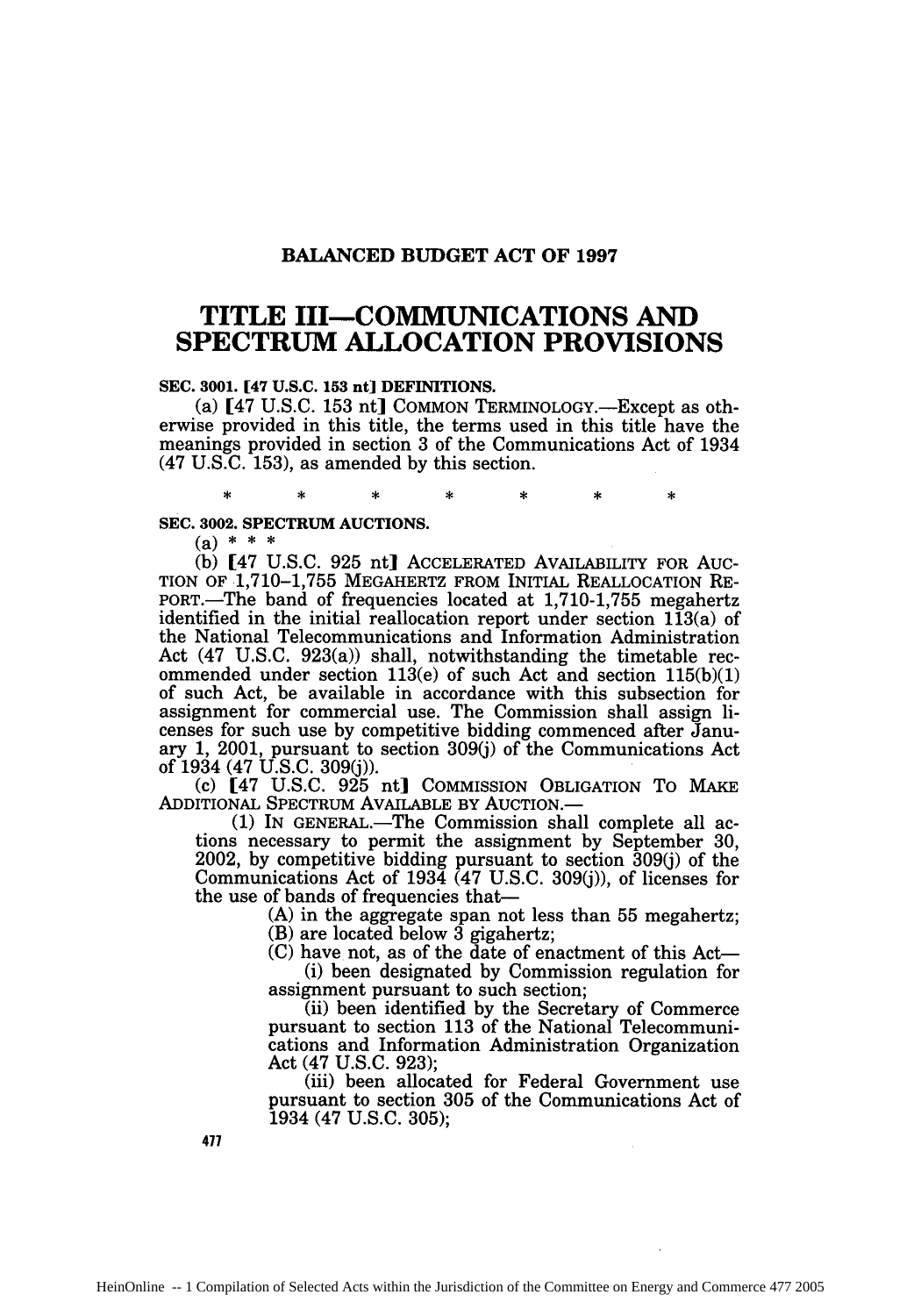(iv) been designated for reallocation under section 337 of the Communications Act of 1934 (as added by this Act); or

(v) been allocated or authorized for unlicensed use  $(47 \tC.F.R.$  Part 15), if the operation of services licensed pursuant to competitive bidding would interfere with operation of end-user products permitted under such regulations:

(D) include frequencies at  $2,110-2,150$  megahertz; and (E) include 15 megahertz from within the bands of frequencies at  $1,990-2,110$  megahertz.

 $(2)$  CRITERIA FOR REASSIGNMENT. In making available bands of frequencies for competitive bidding pursuant to para $graph (1)$ , the Commission shall--

(A) seek to promote the most efficient use of the electromagnetic spectrum;

(B) consider the cost of relocating existing uses to other bands of frequencies or other means of communication;

(C) consider the needs of existing public safety radio services (as such services are described in section 309(j)(2)(A) of the Communications Act of 1934, as amended by this Act);

(D) comply with the requirements of international agreements concerning spectrum allocations; and

(E) coordinate with the Secretary of Commerce when there is any impact on Federal Government spectrum use.

(3) USE OF BANDS AT 2,110-2,150 MEGAHERTZ.—The Commission shall reallocate spectrum located at 2,110-2,150 megahertz for assignment by competitive bidding unless the Commission determines that auction of other spectrum (A) better serves the public interest, convenience, and necessity, and (B) can reasonably be expected to produce greater receipts. If the Commission makes such a determination, then the Commission shall, within 2 years after the date of enactment of this Act, identify an alternative 40 megahertz, and report to the Congress an identification of such alternative 40 megahertz for assignment by competitive bidding.

(4) **USE** OF 15 MEGAHERTZ FROM **BANDS AT 1,990-2,110 MEGA-**HERTZ.-The Commission shall reallocate 15 megahertz from spectrum located at 1,990-2,110 megahertz for assignment by competitive bidding unless the President determines such spectrum cannot be reallocated due to the need to protect incumbent Federal systems from interference, and that allocation of other spectrum (A) better serves the public interest, convenience, and necessity, and (B) can reasonably be expected to produce comparable receipts. If the President makes such a determination, then the President shall, within 2 years after the date of enactment of this Act, identify alternative bands of frequencies totalling 15 megahertz, and report to the Congress an identification of such alternative bands for assignment by competitive bidding.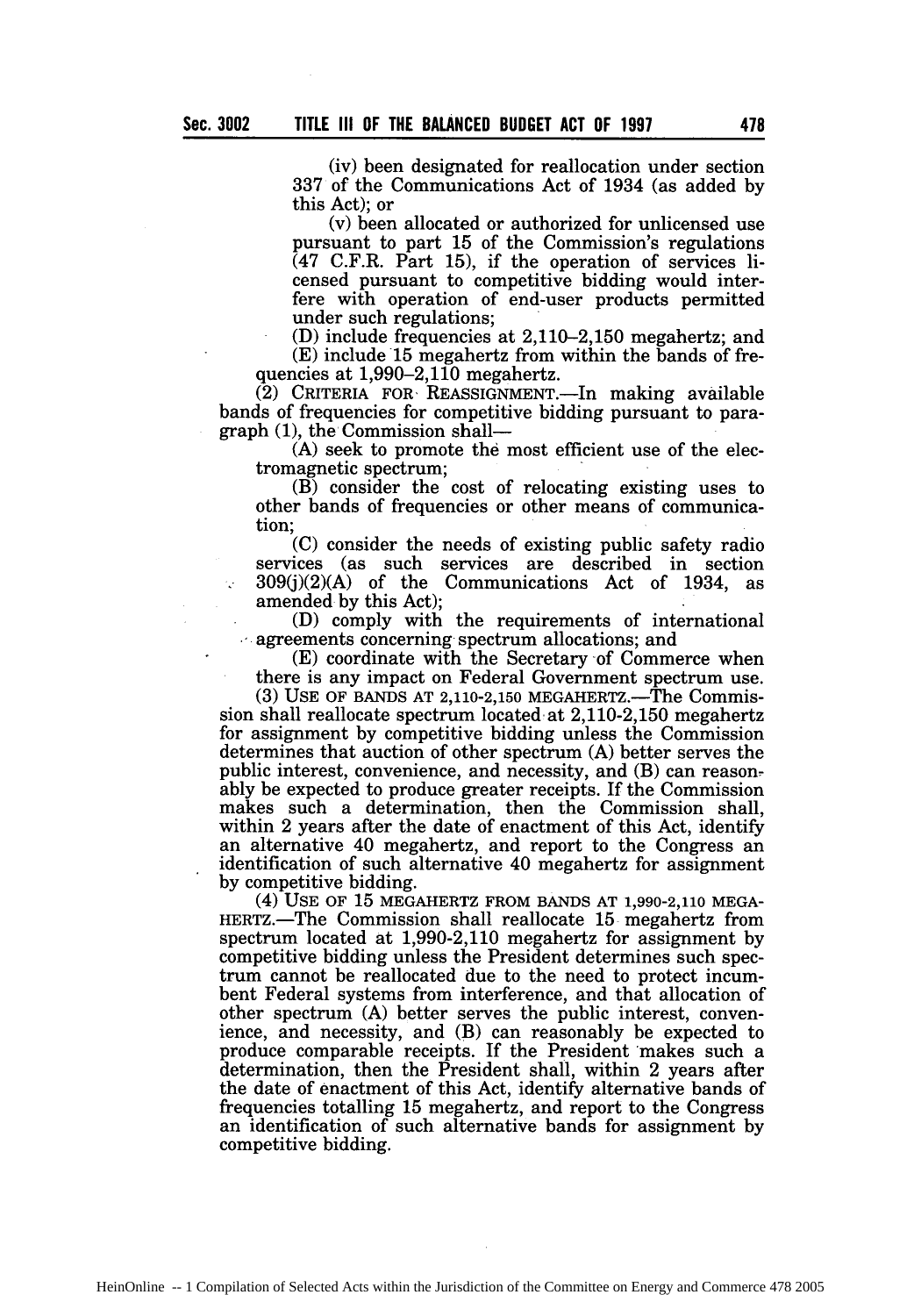**(5)** NOTIFICATION TO THE SECRETARY OF COMMERCE.-The Commission shall attempt to accommodate incumbent licensees displaced under this section by relocating them to other frequencies available for allocation by the Commission. The Commission shall notify the Secretary of Commerce whenever the Commission is not able to provide for the effective relocation of an incumbent licensee to a band of frequencies available to the Commission for assignment. The notification shall include-

(A) specific information on the incumbent licensee;

(B) the bands the Commission considered for relocation of the licensee;

(C) the reasons the licensee cannot be accommodated in such bands; and

(D) the bands of frequencies identified by the Commission that are-

(i) suitable for the relocation of such licensee; and (ii) allocated for Federal Government use, but that could be reallocated pursuant to part B of the National Telecommunications and Information Administration Organization Act (as amended by this Act).

**SEC. 3006.** [47 **U.S.C.** 254 **nt]** UNIVERSAL SERVICE **FUND** PAYMENT **SCHEDULE.**

(a) APPROPRIATIONS TO THE UNIVERSAL SERVICE FUND.-

**(1)** APPROPRIATION.-There is hereby appropriated to the Commission \$3,000,000,000 in fiscal year 2001, which shall be disbursed on October 1, 2000, to the Administrator of the Federal universal service support programs established pursuant to section 254 of the Communications Act of 1934 (47 U.S.C. 254), and which may be expended by the Administrator in support of such programs as provided pursuant to the rules implementing that section.

(2) RETURN TO TREASURY.—The Administrator shall transfer \$3,000,000,000 from the funds collected for such support programs to the General Fund of the Treasury on October 1, 2001.

**(b)** FEE ADJUSTMENTS.-The Commission shall direct the Administrator to adjust payments by telecommunications carriers and other providers of interstate telecommunications so that the \$3,000,000,000 of the total payments by such carriers or providers to the Administrator for fiscal year 2001 shall be deferred until October 1, 2001.

**(c)** PRESERVATION OF AUTHORITY.-Nothing in this section shall affect the Administrator's authority to determine the amounts that should be expended for universal service support programs pursuant to section 254 of the Communications Act of 1934 and the rules implementing that section.

(d) DEFINITION.-For purposes of this section, the term "Administrator" means the Administrator designated by the Federal Communications Commission to administer Federal universal service support programs pursuant to section 254 of the Communications Act of 1934.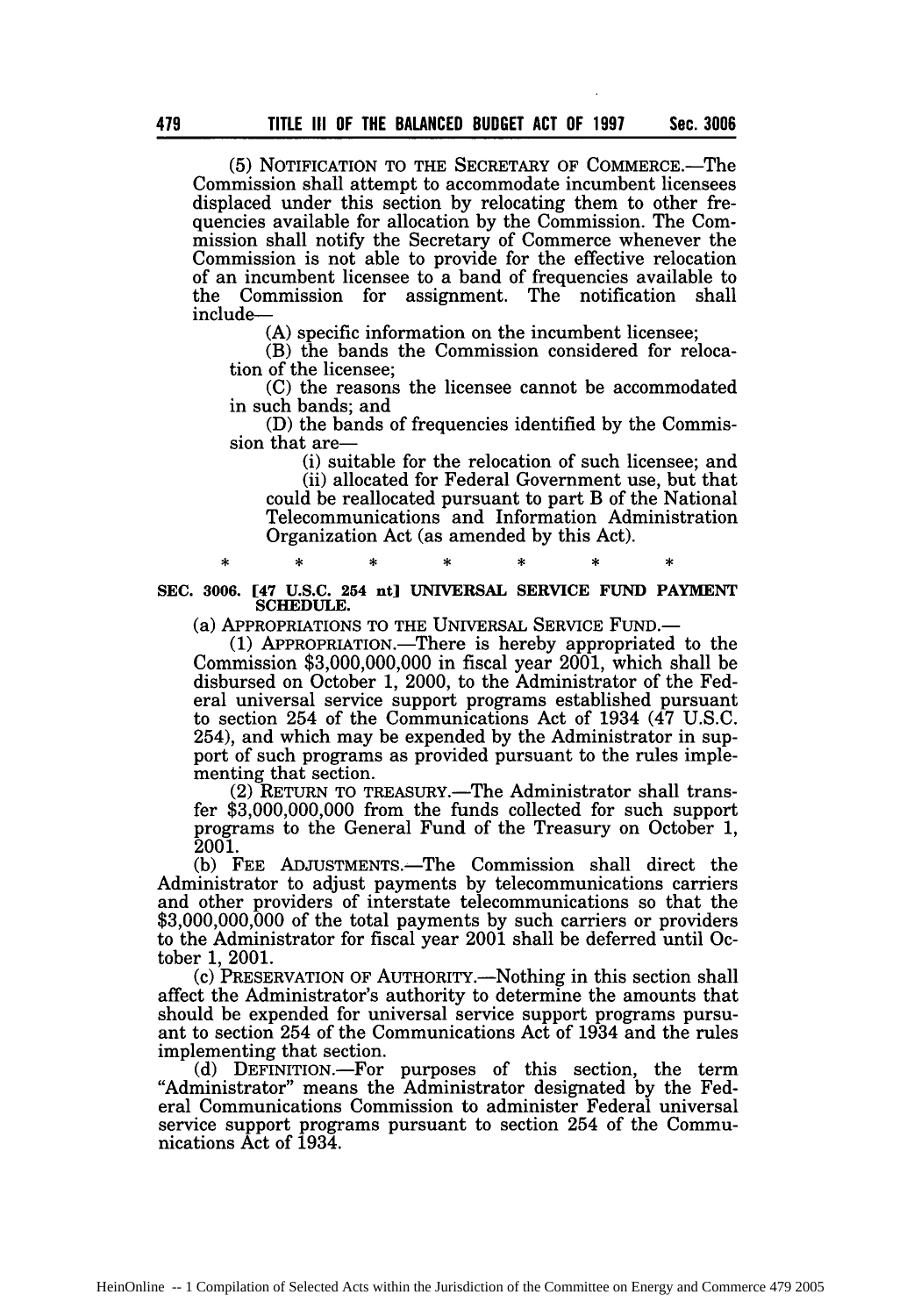[Section **3007** repealed by section 3(b)(2) of the Auction Reform Act of 2002 (Public Law 107-195; 116 Stat. 717).]

# **SEC. 3008. [47 U.S.C. 309 ntj ADMINISTRATIVE PROCEDURES FOR SPECTRUM AUCTIONS.**

Notwithstanding section **309(b)** of the Communications Act of 1934 (47 **U.S.C. 309(b)),** no application for an instrument of authorization for frequencies assigned under this title (or amendments made **by** this title) shall be granted **by** the Commission earlier than **7** days following issuance of public notice **by** the Commission of the acceptance for filing of such application or of any substantial amendment thereto. Notwithstanding section **309(d)(1)** of such Act (47 **U.S.C. 309(d)(1)),** the Commission may specify a period (no less than 5 days following issuance of such public notice) for the filing of petitions to deny any application for an instrument of authorization for such frequencies.

 $\sim$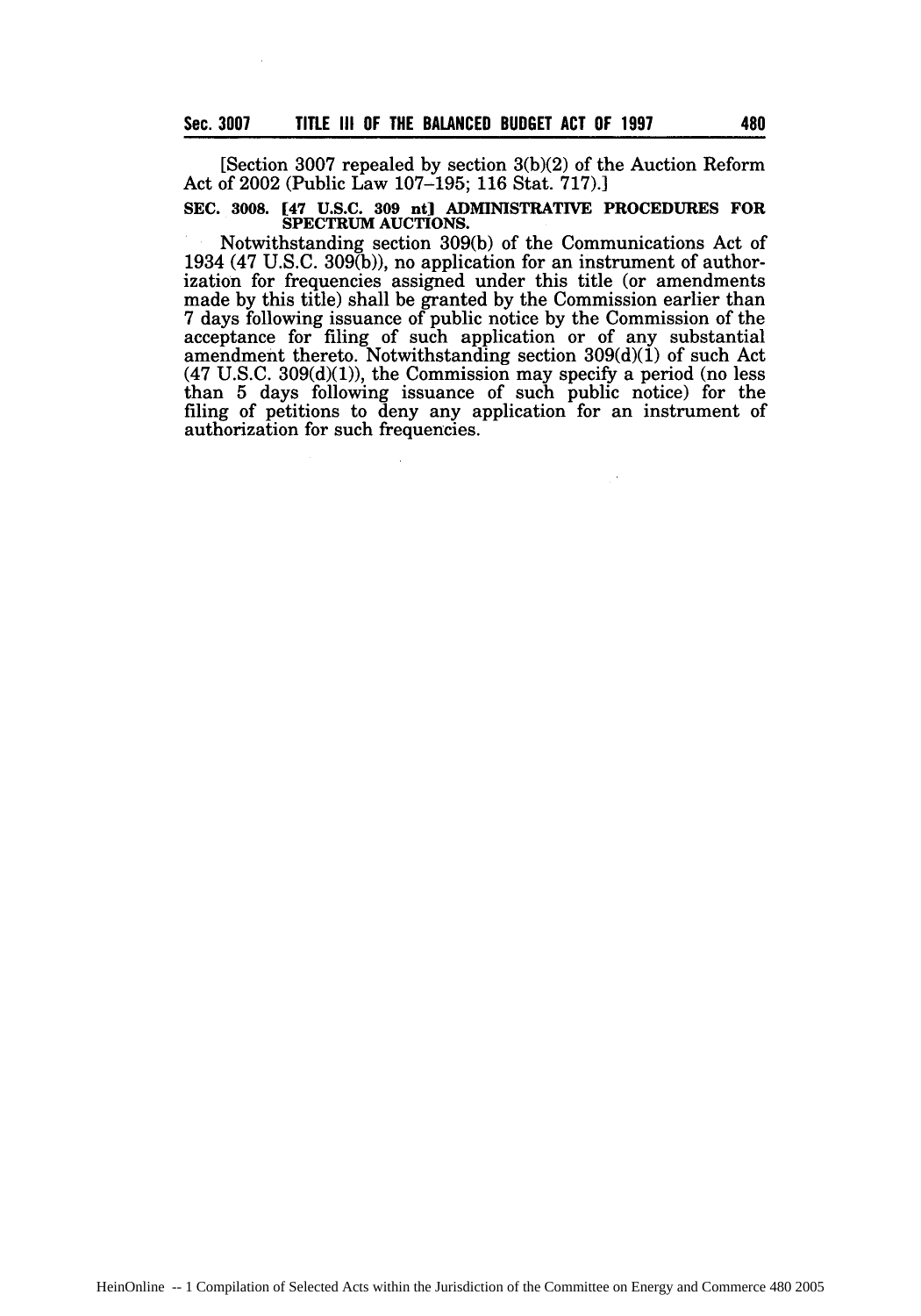## **TELECOMMUNICATIONS ACT** OF **1996**

 $=$ 

 $=$ 

481